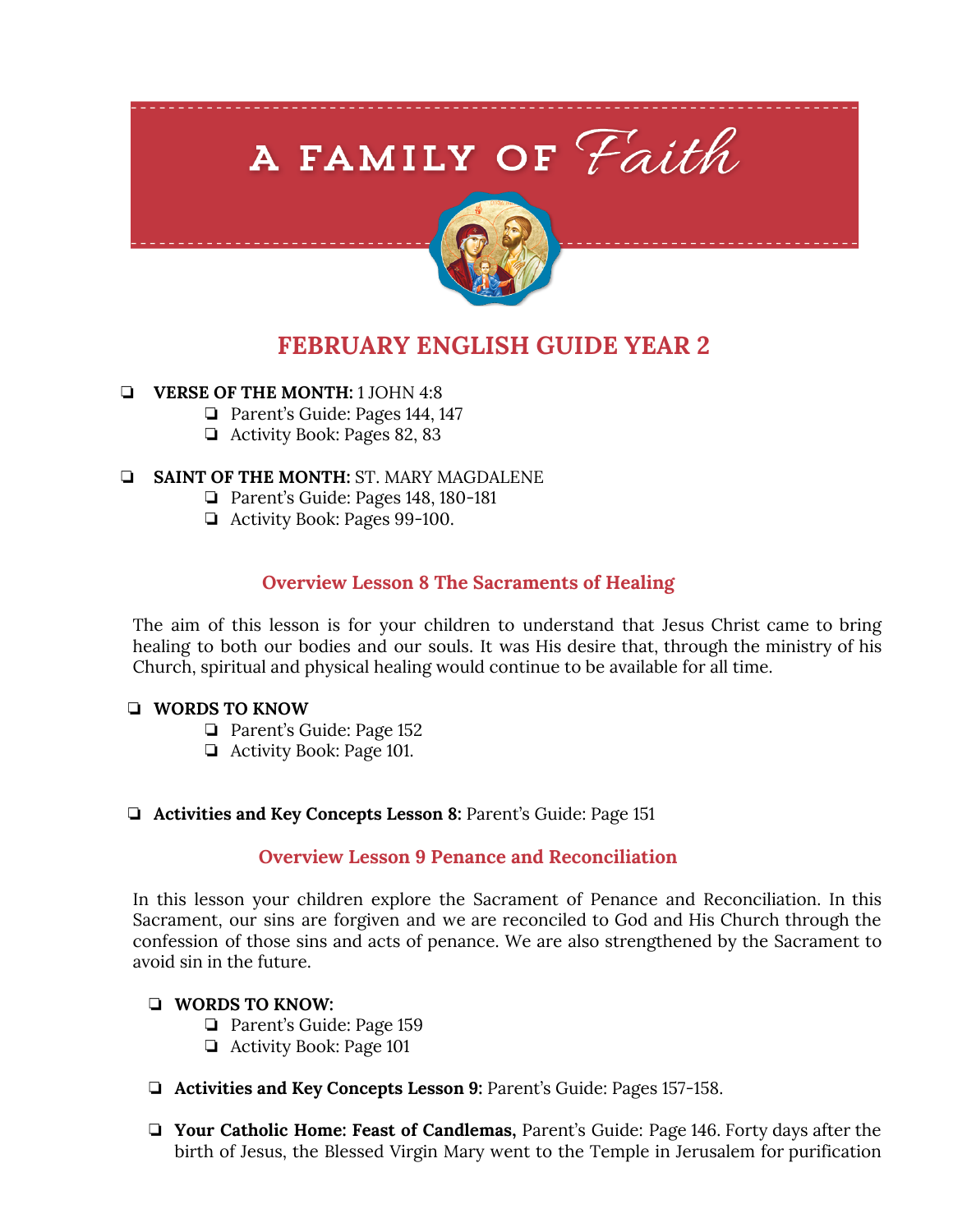and to offer a sacrifice according to Jewish law. There she met Simeon and Anna, who recognized the promised Messiah. Simeon prophesied that Mary's heart would be pierced by a sword. Catholics celebrate the feast of the Presentation of Christ in the Temple, otherwise known as the Purification of the Blessed Virgin, or Candlemas, 40 days after Christmas on February 2. The Gospel of John calls Jesus the light that shines in the darkness, and the rite of the blessing of the candles recalls the word of Simeon, declaring that Jesus is "the Light for the revelation to the Gentiles."

Celebrate this feast by going to Mass and bringing candles for your priest to bless. When you return home, light your candles and hold a Candlemas procession in your home, singing the "Salve Regina" or another Marian hymn. Close by praying the Joyful Mysteries of the Rosary. Then place your candles in your home prayer space to be used for the rest of the year.

#### **BY THE END OF THIS MONTH, YOUR CHILDREN SHOULD BE ABLE TO:**

#### ❏ **Recite this month's Scripture Memorization.**

- ❏ Parent's Guide: Pages 144, 147,
- ❏ Activity Book: Pages 82, 83.

#### ❏ **Define this month's Words to Know.**

- ❏ Parent's Guide: Pages 152, 159,
- ❏ Activity Book: Page 101.
- ❏ **Identify in Scripture the examples of Christ healing illness and suffering and forgiving sins.**
	- ❏ Parent's Guide: Pages 153-156, 163-165, 166-167, 169-170,
	- ❏ Activity Book: Pages 84 (Answers in Parent's Guide Page 156), 85 (Answers in Parent's Guide Page 163-165), 86 (Answers in Parent's Guide Page 168), 87(Answers in Parent's Guide Page 170)

#### ❏ **Know how to receive the Sacrament of Penance and Reconciliation.**

- ❏ Parent's Guide: Pages 171-178,
- ❏ Activity Book: Pages 88
- ❏ (Answers in Parent's Guide Page 172), 89, 90- 91, 92-93, 94-95.

#### ❏ **Tell about St. Mary Magdalene**

- ❏ Parent's Guide: Pages 180-181
- ❏ Activity Book: Pages 99-100

# *February in Review*

#### **THIS MONTH YOUR EXPLORED AS A FAMILY THE QUESTIONS:**

#### ❏ **What are the Sacraments of Healing?**

- ❏ Parent's Guide: Pages 153-156
- ❏ Activity Book: Pages 84 (Answers in Parent's Guide Page 156).

# ❏ **What happens when we go to Confession?**

- ❏ Parent's Guide: Pages 160-165, 169-170,
- ❏ Activity Book: Pages 85
- ❏ (Answers in Parent's Guide on Pages 163-165).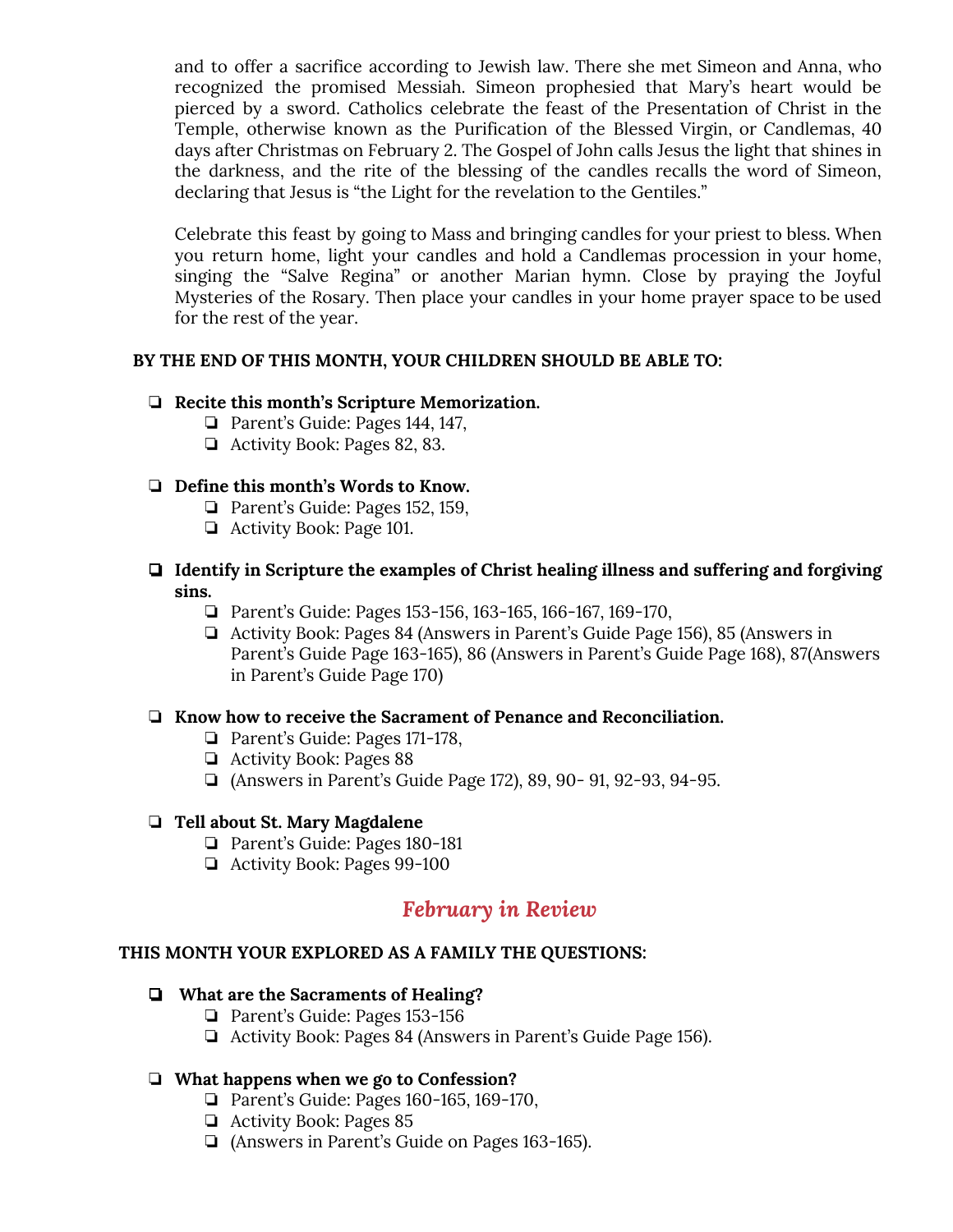# ❏ **Why do we need to confess our sins to a priest?**

- ❏ Parent's Guide: Pages 166-168.
- ❏ Activity Book: Page 86 (Answers in Parent's Guide: Page 168), 97.

#### **In Lesson 8 your children learned:**

#### ❏ **Jesus Comforts us in the Sacraments of healing. He heals us of spiritual sickness in Confession, in the Anointing of the Sick we can receive physical healing and strength for our final journey to God.**

- ❏ Parent's Guide: Pages 153-156
- ❏ Activity Book: Pages 84 (Answers in Parent's Guide Page 156).

#### **In Lesson 9 your children learned:**

- ❏ **God forgives the sins committed after Baptism through the Sacrament of Penance and Reconciliation.**
	- ❏ Parent's Guide: Pages 160-170,
	- ❏ Activity Book: Pages 85 (Answers in Parent's Guide Pages 163-164, 165), 86 (Answers in Parent's Guide Page 168), 87 (Answers in Parent's Guide Page 170).

#### ❏ **The Sacrament of God's forgiveness includes two essential elements: actions of the penitent and the action of God.**

- ❏ Parent's Guide: Pages 166-179
- ❏ Activity Book: Pages 86 (Answers in Parent's Guide Page 168), 87(Answers in Parent's Guide Page 170), 88 (Answers in Parent's Guide Page 172), 89, 90-91, 92-93, 94-95, 97.

#### **Recommended Activities:**

- ❏ Parent's Guide: Pages 146, 147, 149, 152, 153-154, 155-156, 159, 160-162, 163-165, 166-168, 169-170, 171-172, 173-174, 175-178, 179, 180-181, 182.
- ❏ Activity Book: Pages 83, 84 (Answers in Parent's Guide Page 156), 85 (Answers in Parent's Guide Pages 163-165), 86 (Answers in Parent's Guide Page 168). 87 (Answers in Parent's Guide Page 170), 88 (Answers in Parent's Guide Page 172), 89, 90-91, 92- 93, 94-95, 97, 99-100, 101.